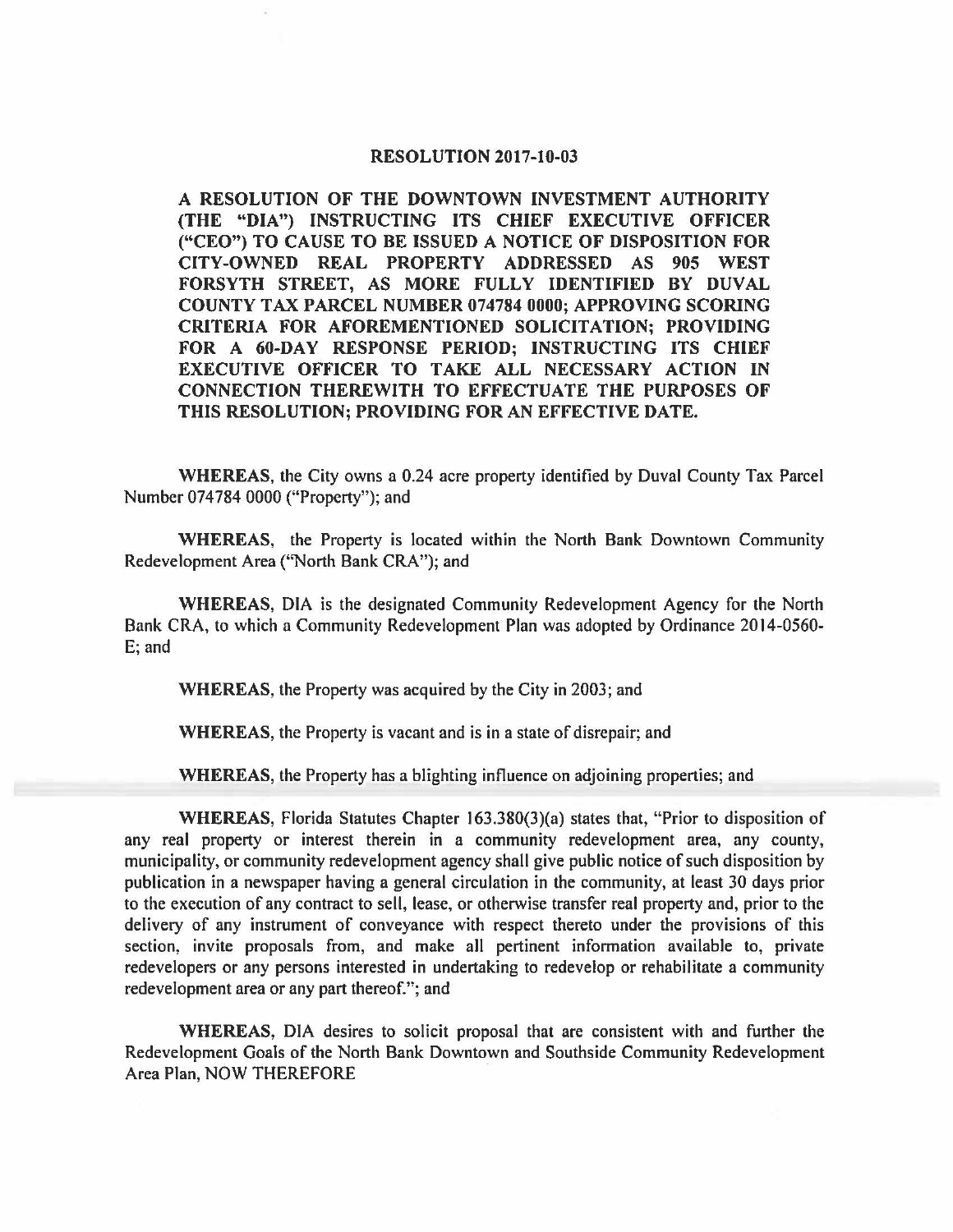**BE IT RESOLVED, by the Downtown Investment Authority:** 

**Section 1.** The DIA finds that the recitals set forth above are true and correct and are incorporated herein by this reference.

**Section 2.** The DIA approves the following scoring criteria for incorporation into a Notice of Disposition:

**Financial Resources:** Demonstration that the respondent has the financial resources necessary to complete building rehabilitation or site redevelopment, ability to service debt (if applicable), and ability to implement the development and business plan. [30 points)

**Past Development Experience and Ability to Complete Building Rehabilitation or New Construction:** Demonstration that the respondent has the ability to complete or cause to have completed rehabilitation or new construction within thirty-six (36) months from execution of redevelopment or purchase-sale agreement, or their respective functional equivalents. [30 points]

**Consistency with the North Bank and Southside Community Redevelopment Area Plan:** [25 points – note: consistency is based on furtherance of the seven (7) Redevelopment Goals and their underlying Strategic Objects found in Section 5 of the North Bank and Southside Community Redevelopment Area Plan]

**Financial Offer:** Respondent's purchase price and terms. [15 points – note: higher purchase price and lower public incentives equate to a higher score for this criteria]

**Section 3.** Instructing the DIA to include a response period of not less than sixty (60) days from date of issuance of a Notice of Disposition or its functional equivalent.

**Section 4.** The DIA instructs the Chief Executive Officer of the Downtown Investment Authority to take all necessary action necessary to effectuate the Solicitation of Disposition for the Property.

**Section 5.** This Resolution shall become effective on the date it is signed by the Chair of the DIA Board.

## SIGNATURES ON FOLLOWING PAGE